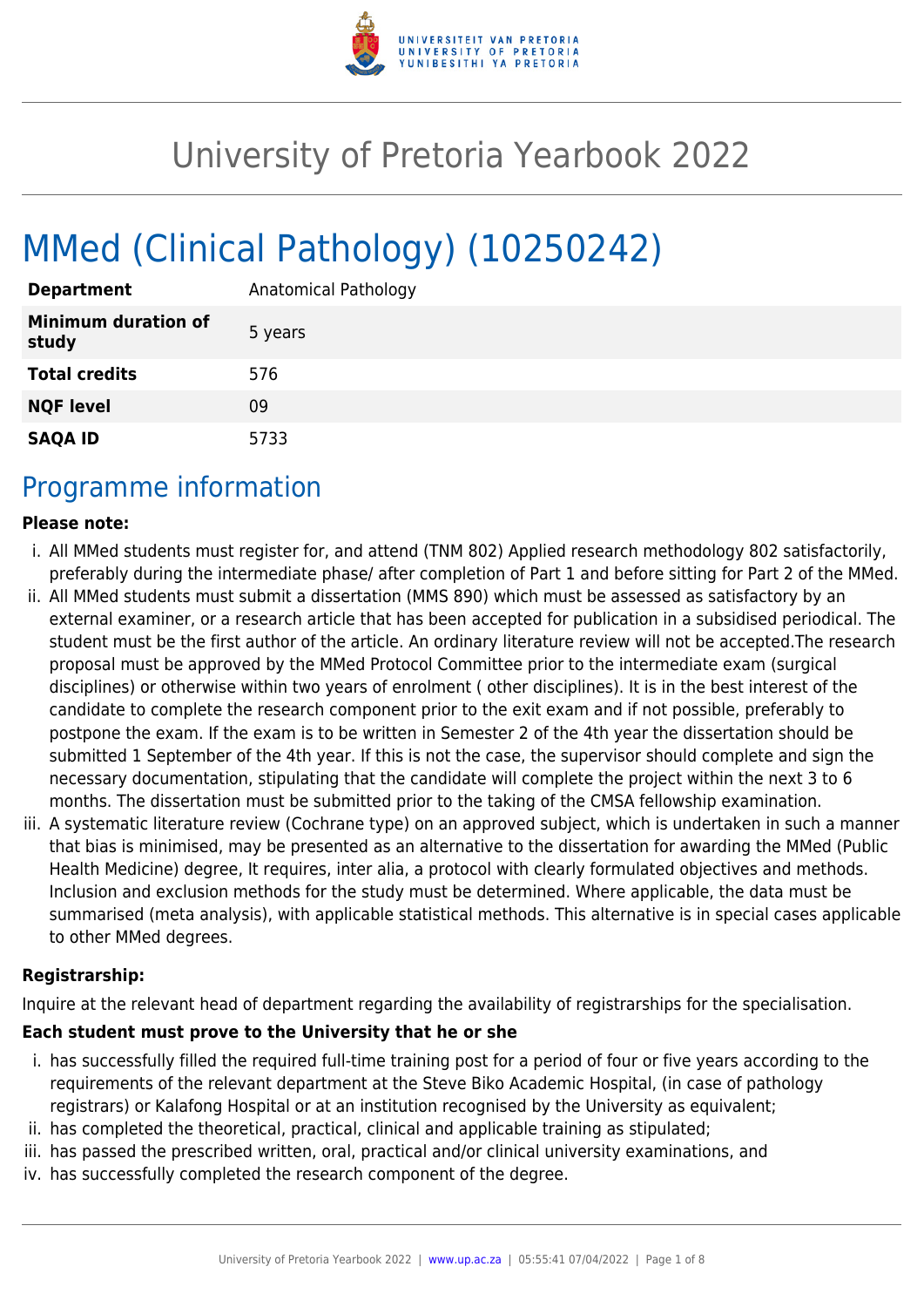

# Admission requirements

- 1. MBChB (or equivalent) degree **or** relevant medical degree with modules equivalent to at least the first two years of the MBChB degree
- 2. Currently registered as a physician with the Health Professions Council of South Africa (HPCSA) and must have been registered for at least one year

## Other programme-specific information

Duration of training is five years with at least 18 months in each major subject.

**"Major subject"** refers to the recognised field of study in Medicine in which the student specialises. The study of the major subject extends over four or five years, as prescribed by the relevant department.

# Examinations and pass requirements

- i. The sequence of the examinations in the prerequisite subjects will be determined by the head of the department under which the major subject falls.
- ii. The nature, duration and time of the examinations in the prerequisite subjects are determined in cooperation with the heads of the departments under which the prerequisite subjects fall – with the proviso that, except in cases where stipulated otherwise, the examinations in the prerequisite subjects may be held at any time prior to or concurrently with the major subject. The examinations in the major subjects are held as follows:
- iii. In the case of four-year programmes: not before the end of the third year.
- iv. In the case of five-year programmes: not before the end of the fourth year.
- v. A minimum final mark of 50% is required by all departments to pass in a subject and in the clinical section of the examination, a subminimum of 50%. General Academic Regulations apply.
- vi. A student is not admitted to the examination in a prerequisite subject (supplementary examinations excluded) more than twice, nor is he or she admitted to the examination in the major subject more than twice.

**Note:** Certificates of satisfactory preparation and progress are required in respect of the fourth year of four-year programmes in which an examination is held at the end of the third year.

#### **Supplementary examinations**

Supplementary examinations for MMed students will only be held after at least six months have elapsed since the conclusion of the examination in which the student had failed.

#### **Rules governing the writing of the examinations of the College of Medicine of South Africa [CMSA]**

i. Only candidates who have met all requirements for the MMed degree except for the major subject (final examination), i.e. passed all prerequisite subjects (the latter to be interchangeable; can be passed either at the University or as primary and intermediary examinations at the College of Medicine of South Africa [CMSA], completed all practical, clinical and applicable training of four or five years as prescribed by the relevant academic department (continuous evaluation of the candidate, in an approved registrar post, by the head of department of the candidate); and completed the required research component for the degree in accordance with the Faculty Yearbook regulations, i.e. Applied research methodology 800 (TNM 800) and the dissertation (MMS 800) or an article (not an ordinary literature review) that has been accepted for publication in a subsidised periodical, will be allowed to write the college examination (exit examination), after which they will obtain both the CMSA fellowship and the MMed as specialist qualifications.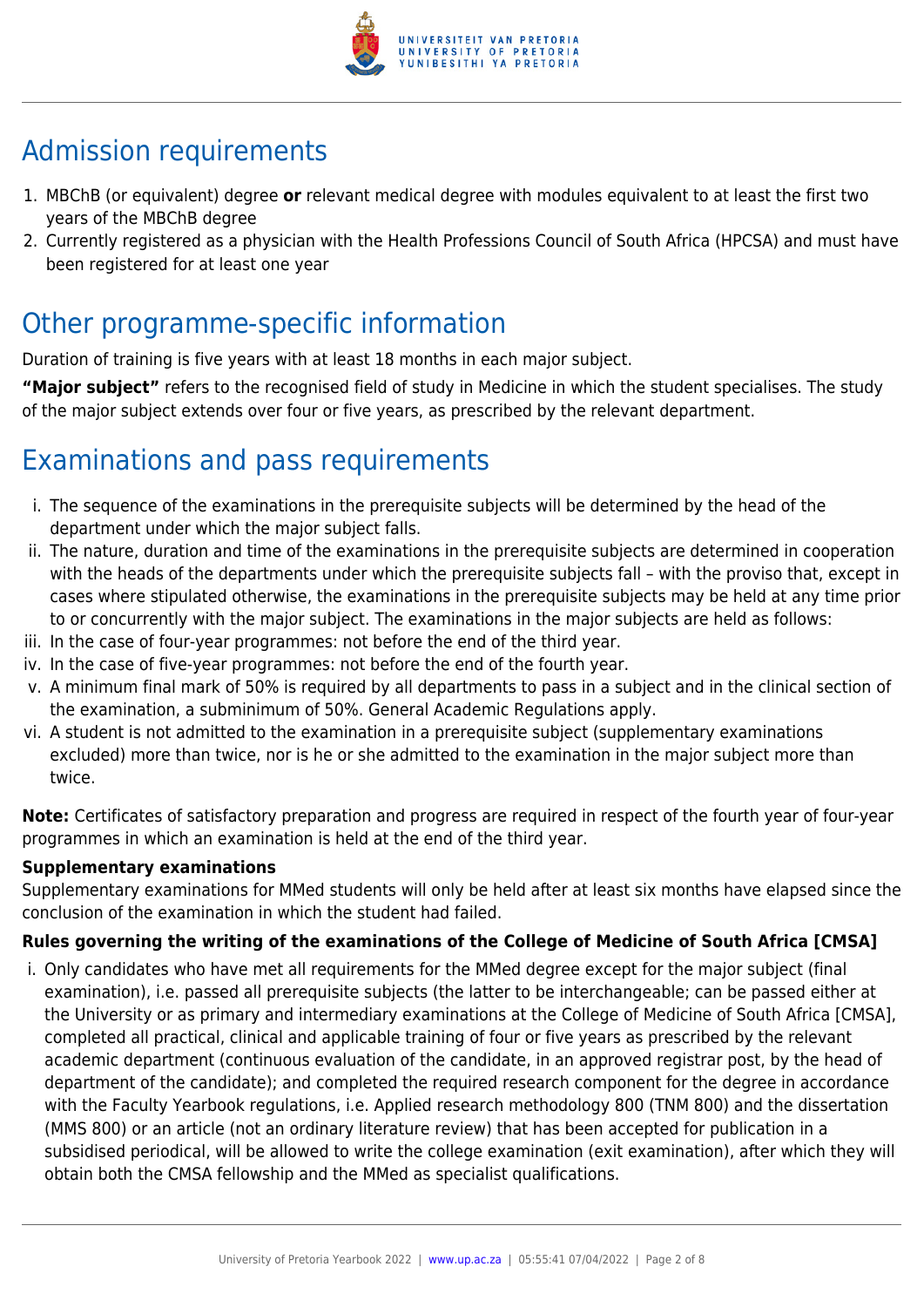

ii. The rules have been effective as from 1 January 2011. As a transitional measure, cases will be considered on an individual basis where necessary.

# Exemption

#### **Exemption**

- i. The Faculty Board may grant partial exemption from the training and work mentioned under par. (b) and (c)(i) and (ii) above on the grounds of comparable training and experience completed in another post or at another recognised institution – with the proviso that exemption from a maximum period of 18 months may be granted with regard to four-year and five-year programmes.
- ii. Exemption from a maximum of three years may be granted by the Department of Medical Oncology for the MMed in Medical Oncology [MMed(MedOnc)] on the grounds of the MMed(Int) or MMed(Paed) degree of this University, or experience recognised by the University as equivalent.
- iii. Specific prerequisite subjects must be passed within 24 months after commencement of the programme.

### Pass with distinction

The degree is conferred at the end of the prescribed training period (i.e. three, four or five years, respectively). The degree is conferred with distinction on a student who has obtained a final mark of at least 75% in his or her major subject.

### General information

#### **Registrars**

Departments expect registrars to participate increasingly in the examining and treatment of patients in the hospital, both in-patients and out-patients, as well as performing and interpreting tests in the laboratory (where applicable); initially under supervision and later increasingly at their own responsibility. Lectures/symposia with closely related departments are organised, as well as discussions of literature, etc.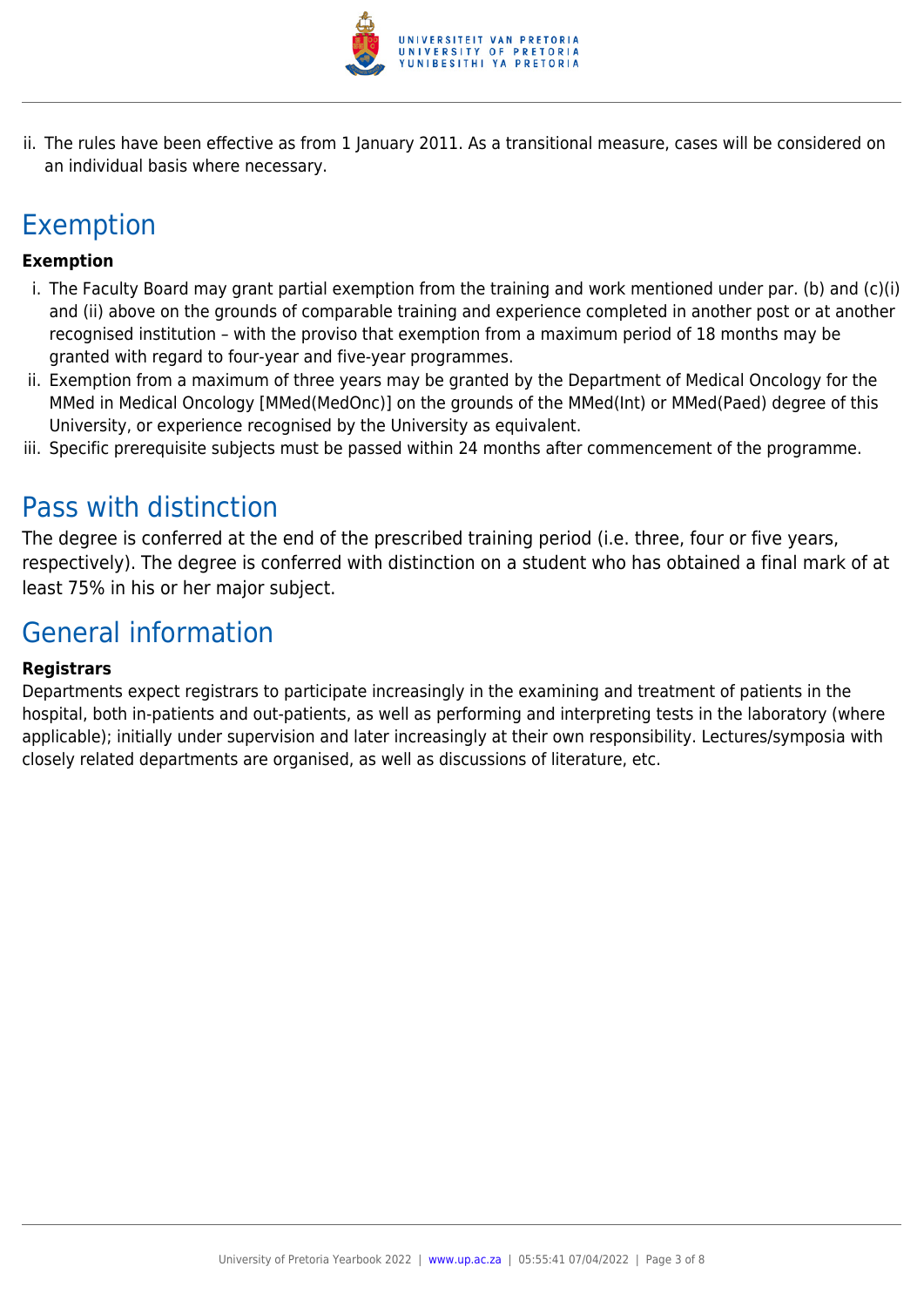

#### **Minimum credits: 576**

### **Core modules**

[General pathology 800](https://www.up.ac.za/faculty-of-education/yearbooks/2022/modules/view/APA 800) (APA 800) - Credits: 24.00 [Chemical pathology 802](https://www.up.ac.za/faculty-of-education/yearbooks/2022/modules/view/CHP 802) (CHP 802) - Credits: 36.00 [Haematology 801](https://www.up.ac.za/faculty-of-education/yearbooks/2022/modules/view/HEM 801) (HEM 801) - Credits: 36.00 [Microbiology 800](https://www.up.ac.za/faculty-of-education/yearbooks/2022/modules/view/MBG 800) (MBG 800) - Credits: 300.00 [Dissertation 890](https://www.up.ac.za/faculty-of-education/yearbooks/2022/modules/view/MMS 890) (MMS 890) - Credits: 180.00 [Applied research methodology 802](https://www.up.ac.za/faculty-of-education/yearbooks/2022/modules/view/TNM 802) (TNM 802) - Credits: 0.00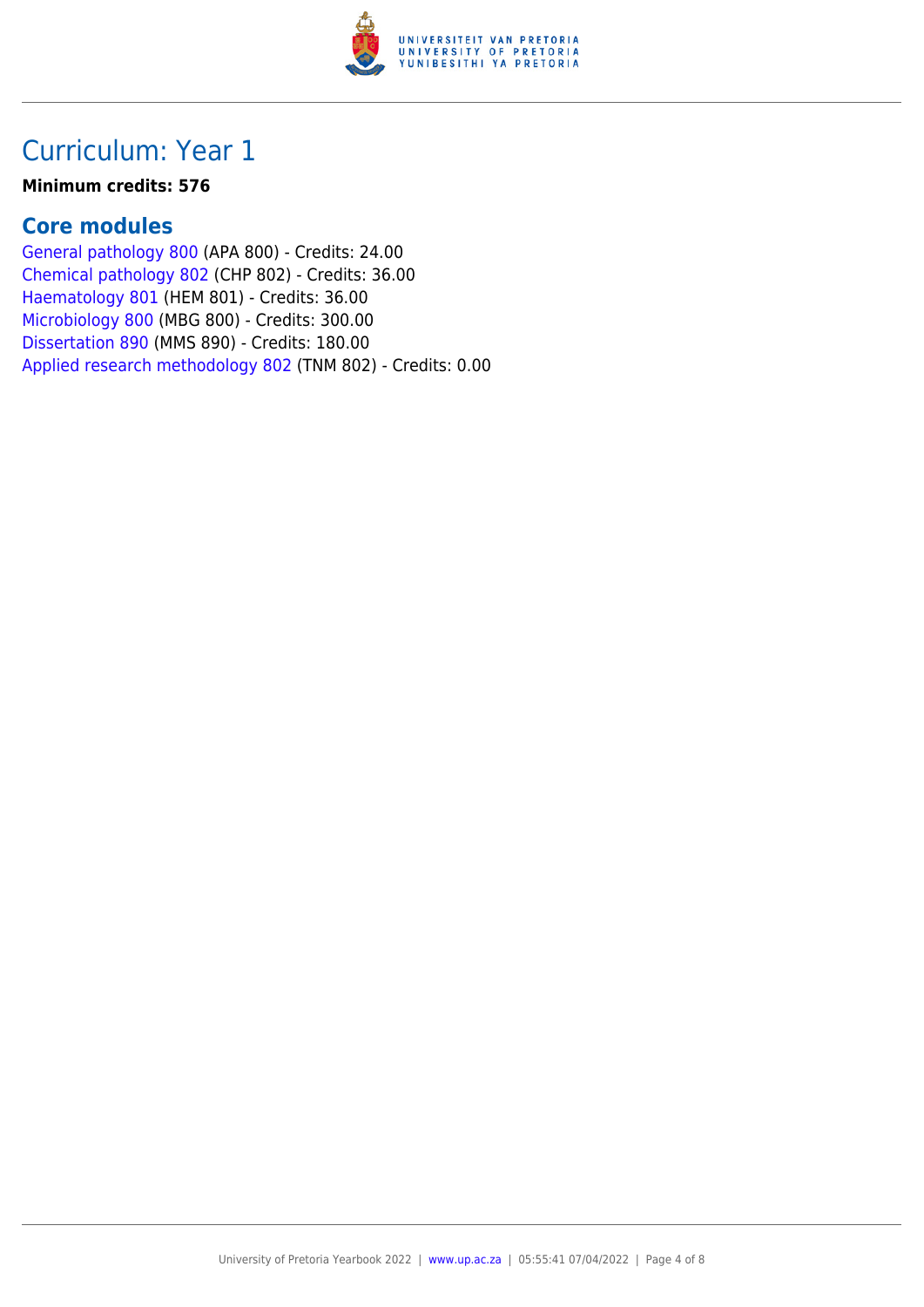

#### **Minimum credits: 576**

### **Core modules**

[General pathology 800](https://www.up.ac.za/faculty-of-education/yearbooks/2022/modules/view/APA 800) (APA 800) - Credits: 24.00 [Chemical pathology 802](https://www.up.ac.za/faculty-of-education/yearbooks/2022/modules/view/CHP 802) (CHP 802) - Credits: 36.00 [Haematology 801](https://www.up.ac.za/faculty-of-education/yearbooks/2022/modules/view/HEM 801) (HEM 801) - Credits: 36.00 [Microbiology 800](https://www.up.ac.za/faculty-of-education/yearbooks/2022/modules/view/MBG 800) (MBG 800) - Credits: 300.00 [Dissertation 890](https://www.up.ac.za/faculty-of-education/yearbooks/2022/modules/view/MMS 890) (MMS 890) - Credits: 180.00 [Applied research methodology 802](https://www.up.ac.za/faculty-of-education/yearbooks/2022/modules/view/TNM 802) (TNM 802) - Credits: 0.00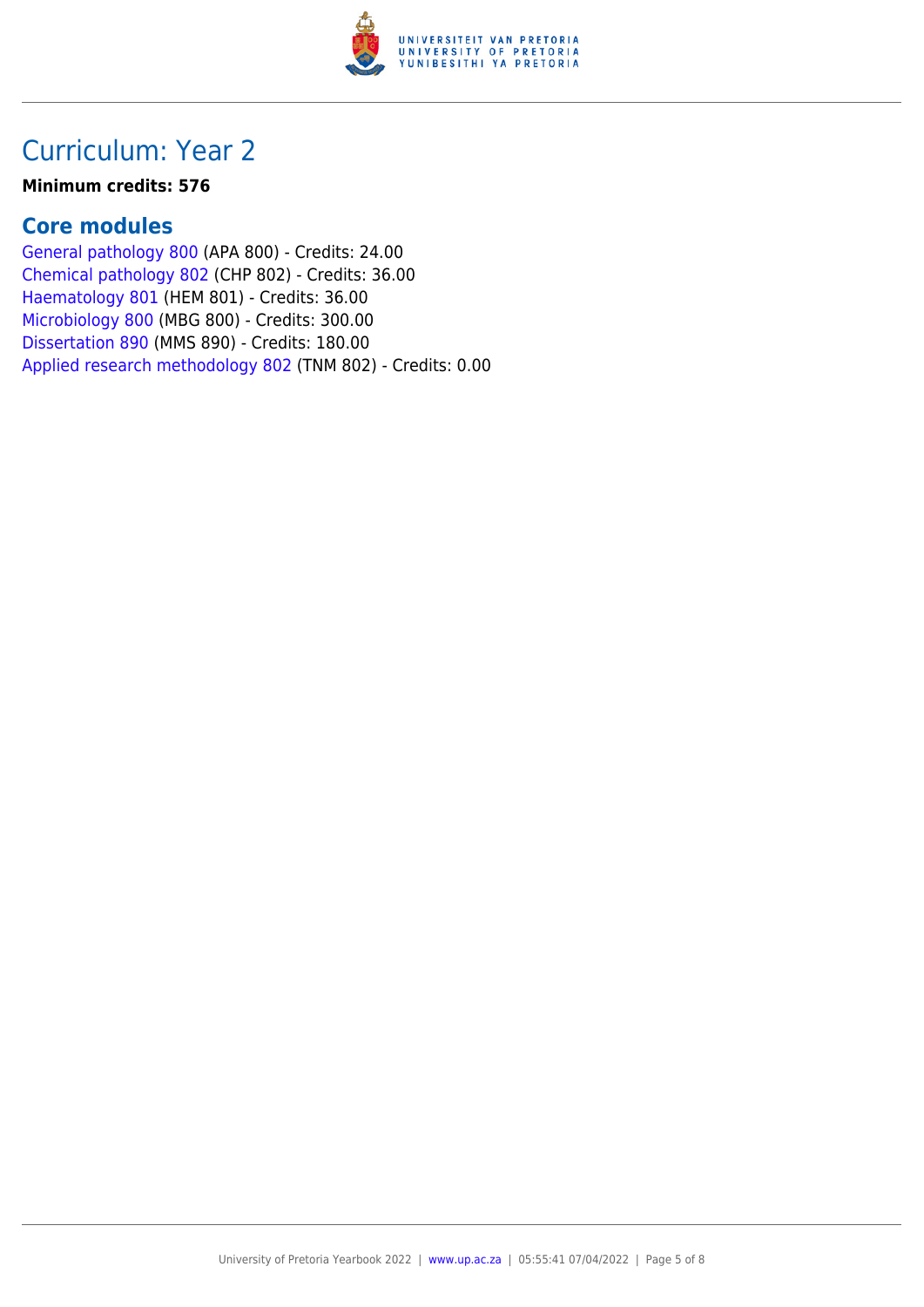

#### **Minimum credits: 576**

### **Core modules**

[General pathology 800](https://www.up.ac.za/faculty-of-education/yearbooks/2022/modules/view/APA 800) (APA 800) - Credits: 24.00 [Chemical pathology 802](https://www.up.ac.za/faculty-of-education/yearbooks/2022/modules/view/CHP 802) (CHP 802) - Credits: 36.00 [Haematology 801](https://www.up.ac.za/faculty-of-education/yearbooks/2022/modules/view/HEM 801) (HEM 801) - Credits: 36.00 [Microbiology 800](https://www.up.ac.za/faculty-of-education/yearbooks/2022/modules/view/MBG 800) (MBG 800) - Credits: 300.00 [Dissertation 890](https://www.up.ac.za/faculty-of-education/yearbooks/2022/modules/view/MMS 890) (MMS 890) - Credits: 180.00 [Applied research methodology 802](https://www.up.ac.za/faculty-of-education/yearbooks/2022/modules/view/TNM 802) (TNM 802) - Credits: 0.00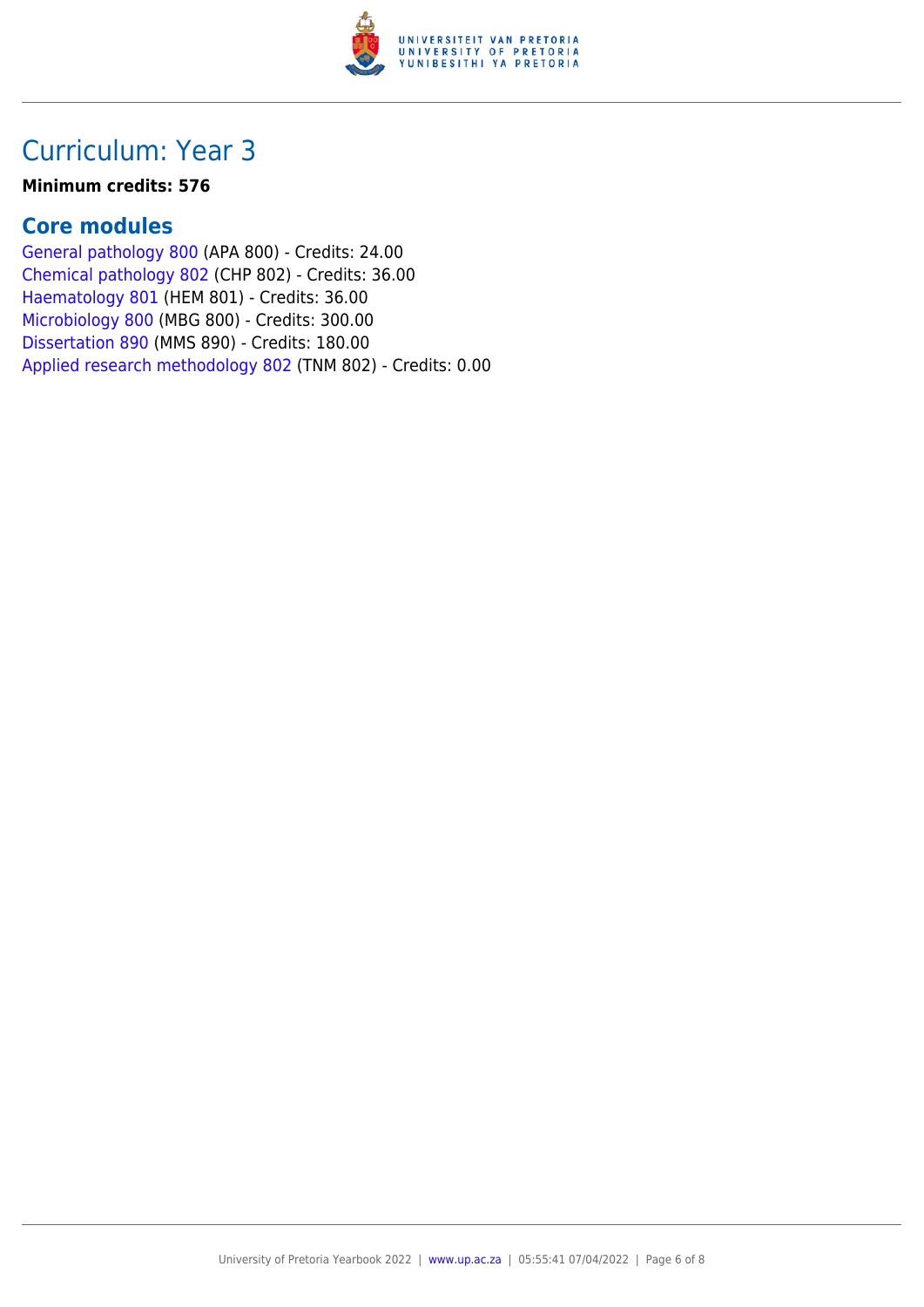

#### **Minimum credits: 552**

### **Core modules**

[Chemical pathology 802](https://www.up.ac.za/faculty-of-education/yearbooks/2022/modules/view/CHP 802) (CHP 802) - Credits: 36.00 [Haematology 801](https://www.up.ac.za/faculty-of-education/yearbooks/2022/modules/view/HEM 801) (HEM 801) - Credits: 36.00 [Microbiology 800](https://www.up.ac.za/faculty-of-education/yearbooks/2022/modules/view/MBG 800) (MBG 800) - Credits: 300.00 [Dissertation 890](https://www.up.ac.za/faculty-of-education/yearbooks/2022/modules/view/MMS 890) (MMS 890) - Credits: 180.00 [Applied research methodology 802](https://www.up.ac.za/faculty-of-education/yearbooks/2022/modules/view/TNM 802) (TNM 802) - Credits: 0.00